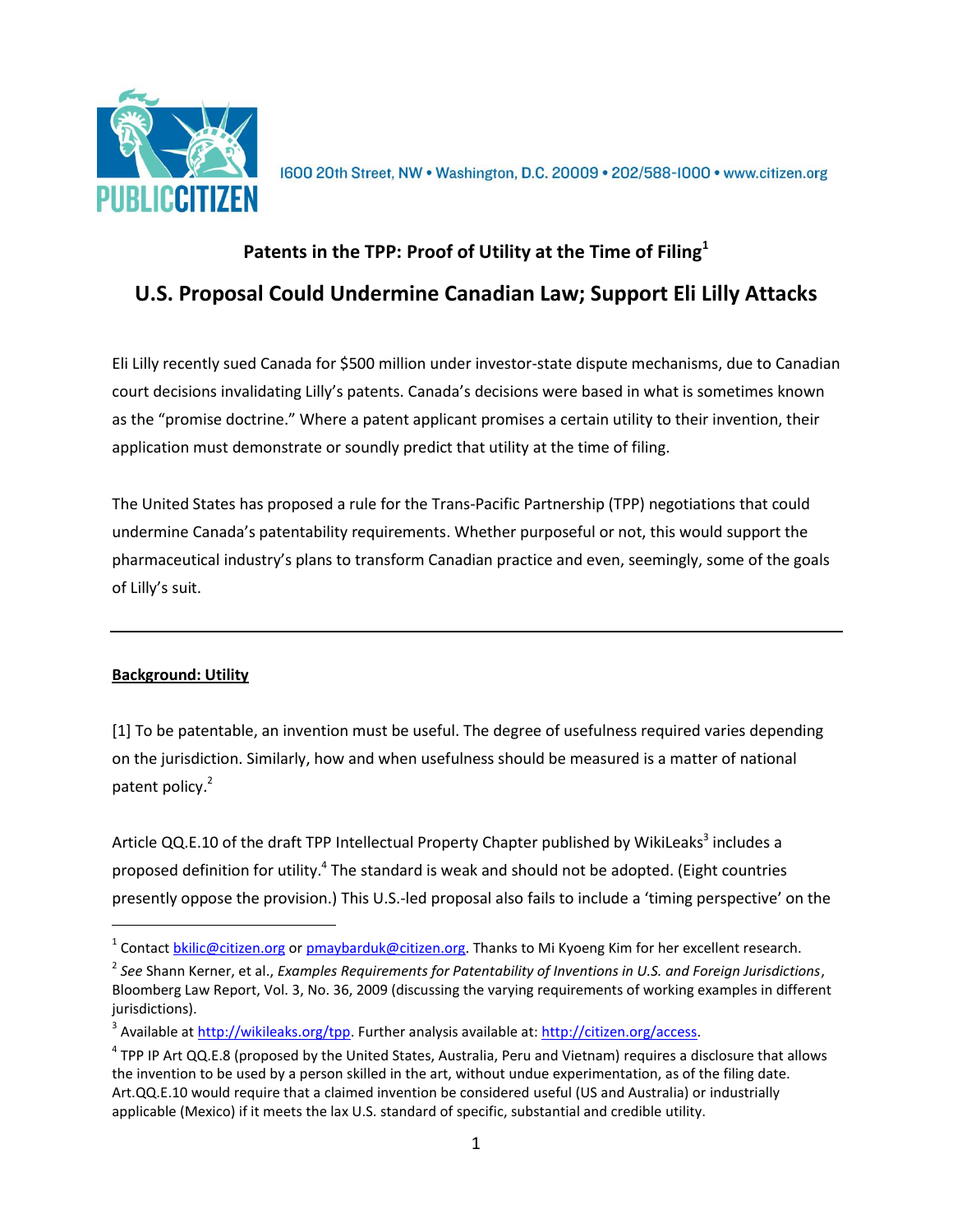utility requirement. This should be changed. If the flawed proposal were nevertheless adopted, it should, at a minimum, be modified to require that applicants demonstrate utility at the time of filing.

[2] In mechanical and electrical patent applications, utility is predictable and easily ascertainable from the functions asserted. In chemical and pharmaceutical applications, by contrast, a mere description of a compound or a gene does not reveal what specific functions that invention can achieve. Therefore a person skilled in the art cannot easily predict the utility of the compound or the gene. This lack of predictability in the fields of chemistry and biology leads patent offices and courts in many countries including the U.S. to impose a special timing requirement, as well as more rigorous standards for supporting the utility and enablement requirements for applications in those fields.<sup>5</sup>

[3] The U.S. generally requires *de minimis* utility. Utility asserted in a patent application creates a presumption of utility so long as it is credible.<sup>6</sup> However, even in the U.S., chemical and pharmaceutical inventions are subject to a stricter standard, in view of the challenges in predicting their utility.<sup>7</sup> Chemical and pharmaceutical inventions must have some currently available specific substantial use to satisfy the utility requirement. An invention with no currently known use, but only with a potential use, is found practically useless.<sup>8</sup> In *in re Fisher*, the Federal Circuit established that "an invention is useful to the public as disclosed in its current form" as opposed to "proving useful at some future date after future research."<sup>9</sup>

As to when utility should be measured, recent Federal Circuit decisions provide that test results which occurred after the filing date cannot be relied upon to establish therapeutic utility.<sup>10</sup> But it would be premature to say that there is a general rule in the U.S. allowing only experimental data included in the original application. Although non-precedential, the Federal Circuit made a contrasting decision in another case, admitting post-application data to satisfy the enablement and utility requirements.  $^{11}$  In sum, the current U.S. practice of determining utility relies on fact-specific inquiries, taking into

 $\overline{a}$ 

<sup>&</sup>lt;sup>5</sup> Manual of Patent Examination Procedure (MPEP), §2164.03 (8th ed. Rev. 8, July 2010), United States Patent and Trademark Office

<sup>6</sup> *Juicy Whip, Inc. v. Orange Bang, Inc.*, 185 F.3d 1364, 1367-68 (Fed. Cir. 1999); MPEP §706.03(a)(II); Jay A. Erstking et al., *Usefulness varies by country: The utility requirement of patent law in the United States, Europe and Canada*, Cybaris® An Intellectual Property Law Review, Vol.3, 2012.

<sup>7</sup> Dowd, Matthew J., *Rasomusson v. Smithkline Beecham Corp.: Distinguishing Between a Hunting License and the Next Generation Invention* (August 18, 2006). Available at SSRN: http://ssm.com/abstract=1895521. 8

*Brenner v. Manson*, 383 U.S. 519 (1966).

<sup>9</sup> *In re Fisher*, 421 F.3d. 1365 (Fed. Cir. 2005)

<sup>10</sup> *Rasmusson v. SmithKline Beecham Corp.*, 413 F.3d 1318 (Fed. Cir. 2005) (involving a priority dispute in the inference proceeding); *Janssen Pharmaceutica N.V. v. Teva pharmaceuticals USA, Inc.*, 583 F.3d 1317 (Fed. Cir. 2009) (the invalidation case involves a method of treating Alzheimer disease).

<sup>11</sup> *Eli Lilly & Co. v. Actavis Elizabeth LLC*, No. 2010-1500 (Fed. Cir. 2010).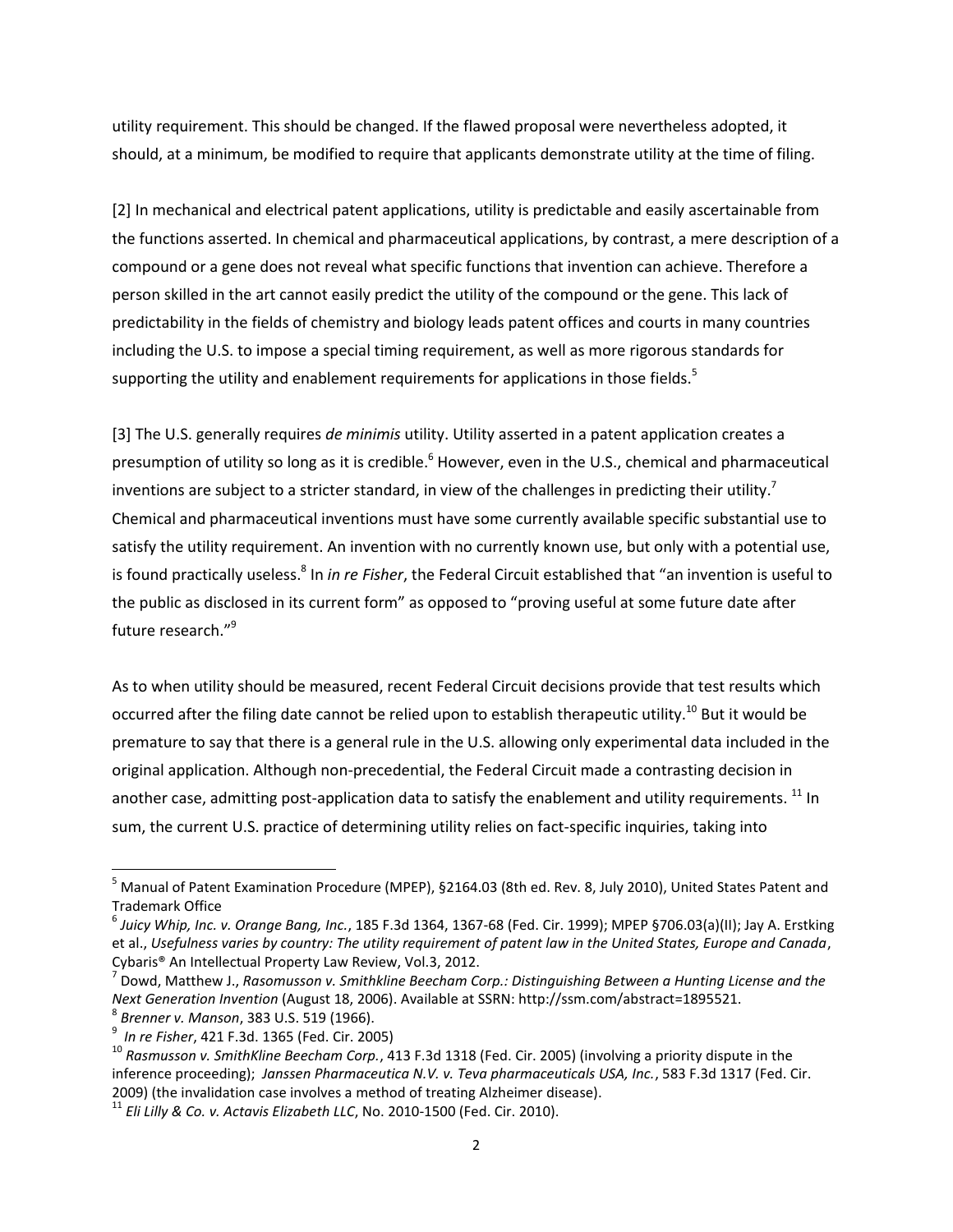consideration the state of the prior art and the level of description of the therapeutic use in the application.

[4] Canada requires utility to be demonstrated or soundly predicted at the time of application. There must be a technical understanding from the specification and the state of art at the filing date. Data obtained and submitted to the patent office after the filing date of the application cannot cure the defect of lack of utility. The modern test for utility traces back to the 2002 decision in *Apotex*. <sup>12</sup> The same position is re-affirmed in a recent decision in *Eli Lilly*. <sup>13</sup> The test requires the applicant to establish utility at the time of application by ether demonstrating or soundly predicting that utility. The application itself must include a factual basis for the sound prediction, and evidence made available after the filing date is not allowed to support utility.<sup>14</sup>

[5] Allowing applicants to prove utility after filing may encourage a premature race to the patent office. Especially under the first-to-file system, if the lax standard is applied in assessing utility, the applicant will be strongly incentivized to file the application earlier to enjoy priority, ignoring the need to determine what function the invention has and later supplementing the utility obtained after the filing. By granting exclusive rights before applicants have successfully demonstrated usefulness, patents under such a rule may prematurely close off lines of productive research.

Additionally, the social benefit of an invention is reduced when the usefulness of that invention is not disclosed in a timely manner. Such patents may not contribute adequately to furthering community scientific knowledge. All patents block further innovation and research to a certain extent. However, society would be more willing to tolerate blocking where the inventor at least has discovered and disclosed some beneficial uses for his invention.

TPP negotiating countries should be aware of these social costs of granting patents to applications with unproven, speculative uses. As famously stated by the U.S. Supreme Court, "a patent is not a hunting license."<sup>15</sup> It is not enough for an applicant "to be able to buttress speculation with post-patent proof, and thereby turn dross into gold."<sup>16</sup> The better policy is to grant patents where utility is apparent at the time of filing.

 $\overline{a}$ 

<sup>12</sup> *Apotex Inc. v. Wellcome Foundation Ltd.*, [2002] 4 S.C.R. 153.

<sup>13</sup> *Eli Lilly Canada, Inc. v. Novopharm Ltd*., [2010] FCA 197.

<sup>&</sup>lt;sup>14</sup> Arvie J. Anderson & Steven P.Caltrider, Canada & Patentability: Nation's IP Jurisprudence Lags Compared to U.S. *and Europe*, Washington Legal Foundation, Contemporary Legal Note Series, No. 70, 2012.

<sup>15</sup> *Brenner*, 383 U.S. 535-36.

<sup>16</sup> *Apotex*, [2002] 4. S.C.R. 153, para. 46.